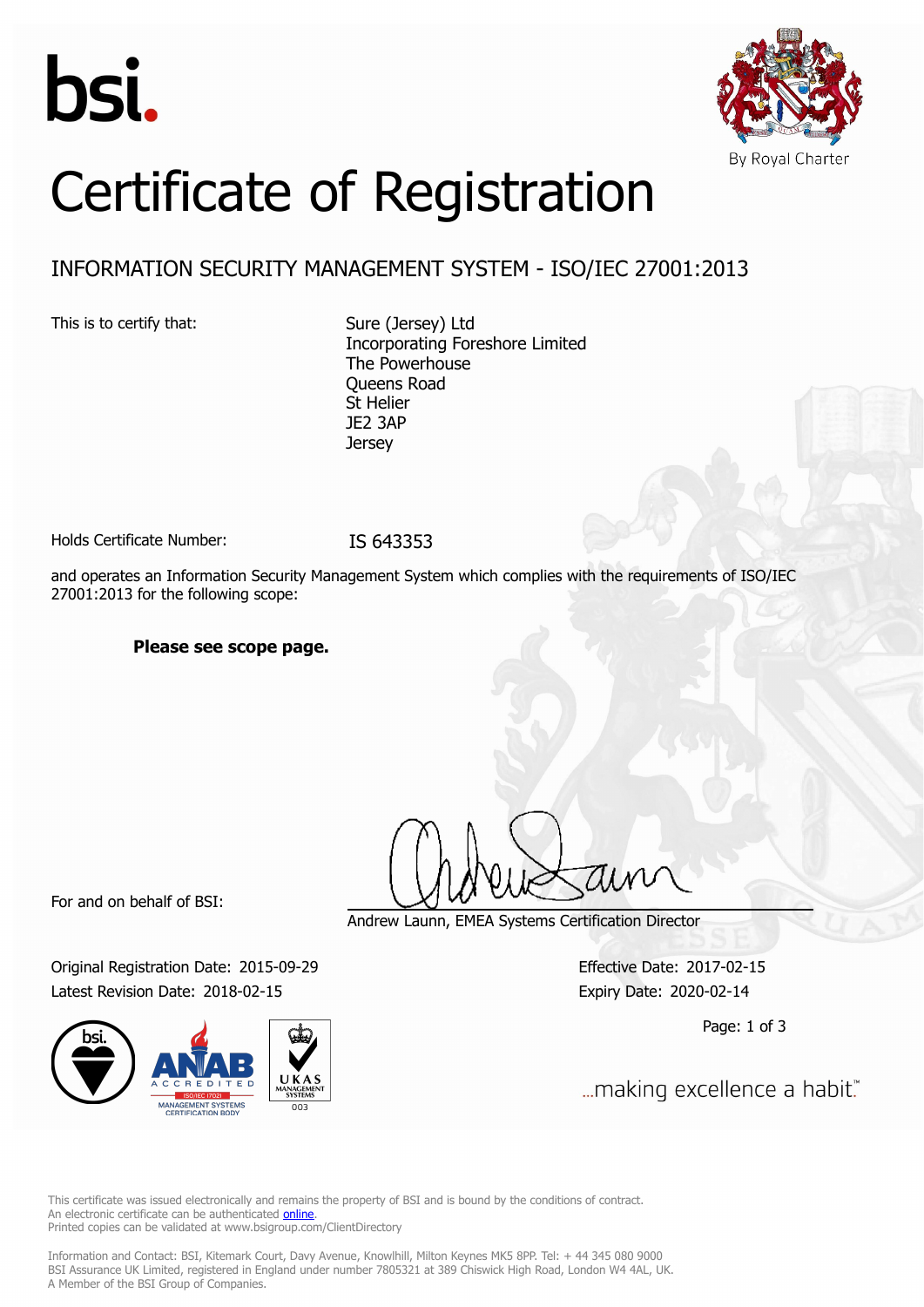## Registered Scope:

The provision of 24/7 telecommunication services to residential and commercial clients including fixed line and mobile telephony, broadband, mobile data, IP connectivity, billing services and business continuity planning supporting these networks and services. The provision and management of data centre services including; secure hosting, Cloud Services, Mail Services and Back Up and Recovery Services. Internal operations in support of Sure services that includes: HR, legal, call centre, finance, professional services, sales, marketing, risk management, project management, continuity planning, maintenance and support and logistics in accordance with the Statement of Applicability Version 6.1 dated 06 December 2017.



#### Original Registration Date: 2015-09-29 Effective Date: 2017-02-15 Latest Revision Date: 2018-02-15 Expiry Date: 2020-02-14

Page: 2 of 3

This certificate was issued electronically and remains the property of BSI and is bound by the conditions of contract. An electronic certificate can be authenticated [online](https://pgplus.bsigroup.com/CertificateValidation/CertificateValidator.aspx?CertificateNumber=IS+643353&ReIssueDate=15%2f02%2f2018&Template=uk). Printed copies can be validated at www.bsigroup.com/ClientDirectory

Information and Contact: BSI, Kitemark Court, Davy Avenue, Knowlhill, Milton Keynes MK5 8PP. Tel: + 44 345 080 9000 BSI Assurance UK Limited, registered in England under number 7805321 at 389 Chiswick High Road, London W4 4AL, UK. A Member of the BSI Group of Companies.